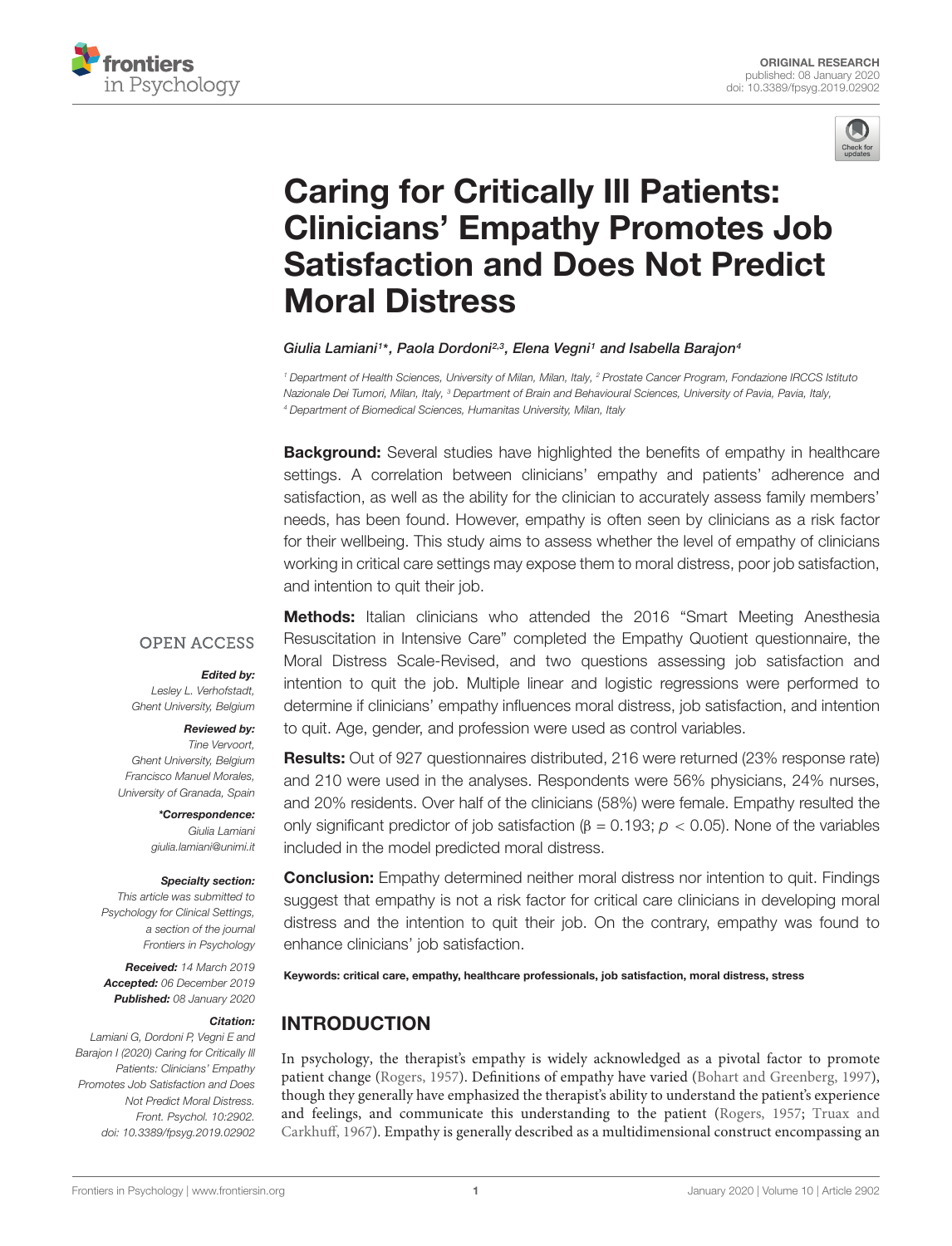affective and a cognitive dimension [\(Baron-Cohen and](#page-5-0) [Wheelwright,](#page-5-0) [2004\)](#page-5-0). The affective dimension is described as feeling the patient emotions as if they were your own, but without ever losing the "as if" quality, and responding to the patient emotion with similar and appropriate emotions [\(Rogers,](#page-7-2) [1975\)](#page-7-2). The cognitive dimension refers to the intellectual ability to understand the patient inner frame of reference, and is therefore related to the development of the theory of mind [\(Gladstein,](#page-6-1) [1983;](#page-6-1) [Duan and Hill,](#page-6-2) [1996\)](#page-6-2). Psychological literature generally distinguishes empathy from other related emotional responses, such as sympathy and personal distress. Sympathy or empathic concern has been defined as the feeling of sorrow or concern for the other person [\(Batson and Coke,](#page-5-1) [1983\)](#page-5-1). The focus of the emotion is on the other person and differently from empathy, sympathy does not imply an exact match between one's own emotions and the emotions of the other [\(Lennon and](#page-6-3) [Eisenberg,](#page-6-3) [1987\)](#page-6-3). Personal distress is the feeling of discomfort or self-concern that a person may feel in front of the other's suffering. As the focus of the emotion is on the self rather than on the other, the experience of personal distress is unlikely to lead to altruistic behavior [\(Lennon and Eisenberg,](#page-6-3) [1987\)](#page-6-3).

Several studies highlighted the benefits that empathy has for both patients and clinicians in healthcare settings. Clinicians' empathy was found to be related to better clinical outcomes in diabetic patients [\(Hojat et al.,](#page-6-4) [2011;](#page-6-4) [Del Canale et al.,](#page-6-5) [2012\)](#page-6-5), increased patient satisfaction [\(Derksen et al.,](#page-6-6) [2013\)](#page-6-6), and a more accurate assessment of family members' needs [\(Murphy et al.,](#page-6-7) [1992;](#page-6-7) [Moghaddasian et al.,](#page-6-8) [2013\)](#page-6-8). Other studies proved that empathy may be beneficial also for clinicians as it may promote self-efficacy and decrease burnout [\(Halpern,](#page-6-9) [2003;](#page-6-9) [Krasner et al.,](#page-6-10) [2009;](#page-6-10) [Gleichgerrcht and Decety,](#page-6-11) [2013\)](#page-6-11). Specifically, empathy was found to be inversely related to burnout among general practitioners [\(Torres et al.,](#page-7-3) [2015\)](#page-7-3) and medical students [\(Paro](#page-6-12) [et al.,](#page-6-12) [2014;](#page-6-12) [von Harscher et al.,](#page-7-4) [2017\)](#page-7-4), and was found to decrease burnout and secondary traumatic stress among social workers [\(Wagaman et al.,](#page-7-5) [2015\)](#page-7-5).

Although the benefits of empathy in healthcare settings have been acknowledged, a series of studies highlighted that empathy generally diminishes during medical training as a result of the hidden curriculum and the experience in the actual healthcare environment [\(Hojat et al.,](#page-6-13) [2009;](#page-6-13) [Neumann et al.,](#page-6-14) [2011\)](#page-6-14). Clinicians frequently perceive empathy as a risk factor especially in those settings where closeness to death and suffering may be emotionally very difficult to manage, such as oncology, palliative, and critical care [\(Sanchez-Reilly et al.,](#page-7-6) [2013;](#page-7-6) [Riess,](#page-6-15) [2015\)](#page-6-15). Clinicians may feel incapable of managing the emotions elicited in the encounter with critically ill patients [\(Picard et al.,](#page-6-16) [2016\)](#page-6-16) and therefore may prefer to engage in activities requiring little emotional investment [\(Hickey and Lewandowski,](#page-6-17) [1988;](#page-6-17) [Stayt,](#page-7-7) [2007,](#page-7-7) [2009\)](#page-7-8). This is particularly true if clinicians do not receive a training on emotions' management or do not have the opportunity to discuss difficult cases during clinical supervisions [\(Berg et al.,](#page-5-2) [1994\)](#page-5-2).

Based on these premises, this study aims to assess whether the empathy of clinicians who work in critical care settings may be a risk factor for their psychological and occupational wellbeing. Specifically, we assessed if clinicians' empathy predicted moral

distress, poor job satisfaction, and intention to quit the job. Along with burnout, moral distress is another form of work-related distress which has been recently identified in the healthcare setting. Moral distress is the painful feeling that occurs when clinicians cannot carry out what they believe to be ethically appropriate [\(Lamiani et al.,](#page-6-18) [2017a\)](#page-6-18). Studies showed that moral distress is a relevant experience among critical care clinicians leading to depressive symptoms and job quitting [\(Lamiani](#page-6-19) [et al.,](#page-6-19) [2018\)](#page-6-19). While a recent review confirmed that clinicians' empathy is inversely correlated with burnout [\(Wilkinson et al.,](#page-7-9) [2017\)](#page-7-9), the relationship between empathy and moral distress has not been studied. Along with moral distress, we assessed the impact of clinicians' empathy on job satisfaction and intention to quit the job. Job satisfaction and intention to quit are important outcomes of occupational wellbeing as they predict retention of healthcare professionals [\(Ellenbecker,](#page-6-20) [2004;](#page-6-20) [De Gieter et al.,](#page-6-21) [2011\)](#page-6-21). Identifying factors that may promote clinicians' job satisfaction and intention to remain is relevant for healthcare organizations which are striving to maintain a motivated workforce and reduce turnover [\(Lu et al.,](#page-6-22) [2005\)](#page-6-22).

# MATERIALS AND METHODS

### Data Collection and Procedure

We conducted a cross-sectional study involving Italian critical care clinicians who attended the international conference "Smart Meeting Anesthesia Resuscitation in Intensive Care." The conference was held in Milan, Italy, in May 2016. A survey composed of a series of questionnaires was developed to assess clinicians' sociodemographic characteristics, empathy, moral distress, job satisfaction, and intention to quit the job. The survey was in Italian. Upon authorization by the Conference Scientific Committee, the survey was inserted in the Italian participants' conference bags at registration. At the exit of the conference venue a desk was placed to collect completed surveys.

### **Participants**

Participants were drawn from a convenience sample of 927 Italian clinicians (614 physicians, 138 nurses, and 175 residents) who attended the conference. Of these, 216 (23%) returned the survey. Of the 216 surveys returned, 6 could not be used in the analysis. **[Table 1](#page-2-0)** shows the sample characteristics of the 210 surveys used in the analysis. The majority of respondents were physicians (56%) and female (58%). Participants had a mean age of 42.15 years  $(SD = 11.5)$  and their average working experience amounted to 11.63 years ( $SD = 9.5$ ). Over a half of participants were married/co-habiting (69%) and lived in the north of Italy (64%). Most participants (70%) worked 36–45 h per week in mixed ICUs (70%).

### Ethics Statement

As the study did not involve patients and was purely observational, ethical approval was not required as per applicable institutional and national guidelines and regulations. The Scientific Committee of the SMART conference approved the survey administration. The study has been carried out in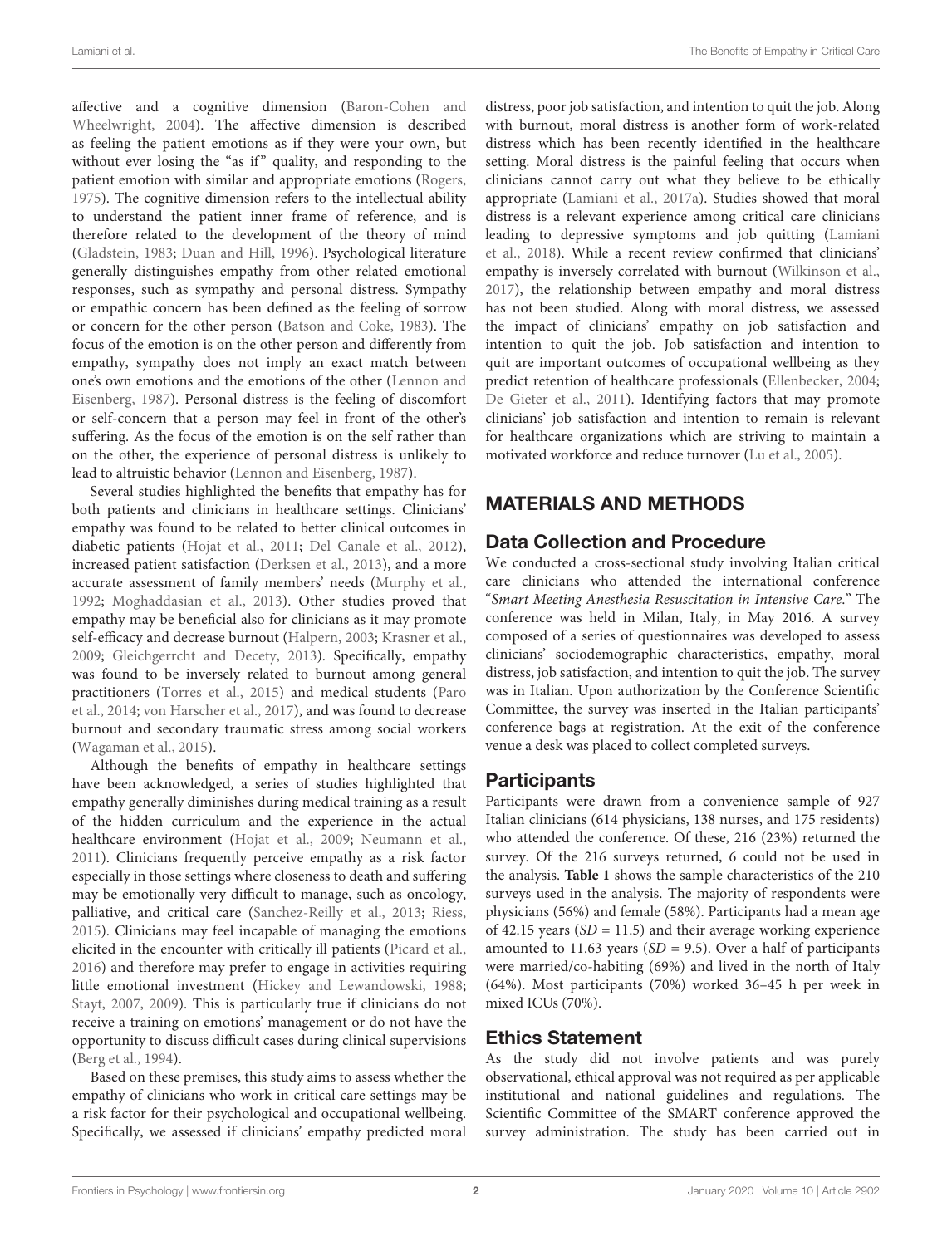<span id="page-2-0"></span>

|  |  | <b>TABLE 1</b>   Demographic characteristics of the sample. |  |  |
|--|--|-------------------------------------------------------------|--|--|
|--|--|-------------------------------------------------------------|--|--|

|                         | <b>Clinicians</b> |      |  |  |  |
|-------------------------|-------------------|------|--|--|--|
| Characteristic          | $(N = 210)$       | $\%$ |  |  |  |
| <b>Discipline</b>       |                   |      |  |  |  |
| Physician               | 118               | 56   |  |  |  |
| Nurse                   | 51                | 24   |  |  |  |
| Resident                | 41                | 20   |  |  |  |
| Valid N                 | 210               |      |  |  |  |
| Gender                  |                   |      |  |  |  |
| Male                    | 88                | 42   |  |  |  |
| Female                  | 122               | 58   |  |  |  |
| Valid N                 | 210               |      |  |  |  |
| Age                     |                   |      |  |  |  |
| Mean (SD)               | 42.15 (11.5)      |      |  |  |  |
| Years of experience     |                   |      |  |  |  |
| Mean (SD)               | 11.63 (9.5)       |      |  |  |  |
| <b>Relational state</b> |                   |      |  |  |  |
| Single                  | 44                | 21   |  |  |  |
| Married/co-habiting     | 142               | 69   |  |  |  |
| Divorced                | 20                | 10   |  |  |  |
| Valid N                 | 206               |      |  |  |  |
| <b>Country area</b>     |                   |      |  |  |  |
| North                   | 134               | 64   |  |  |  |
| Center                  | 48                | 23   |  |  |  |
| South                   | 28                | 13   |  |  |  |
| Valid N                 | 210               |      |  |  |  |
| <b>Hospital beds</b>    |                   |      |  |  |  |
| $<$ 300                 | 37                | 18   |  |  |  |
| 300-600                 | 73                | 35   |  |  |  |
| >600                    | 98                | 47   |  |  |  |
| Valid N                 | 208               |      |  |  |  |
| Type of ICU*            |                   |      |  |  |  |
| Medical                 | 16                | 88   |  |  |  |
| Post-op                 | 17                | 5    |  |  |  |
| Neuro                   | 11                | 70   |  |  |  |
| Mixed                   | 144               | 9    |  |  |  |
| Other                   | 19                |      |  |  |  |
| Valid N                 | 207               |      |  |  |  |
| <b>ICU Beds</b>         |                   |      |  |  |  |
| $\leq 8$                | 87                | 42   |  |  |  |
| $9 - 15$                | 97                | 47   |  |  |  |
| $\geq$ 16               | 22                | 11   |  |  |  |
| Valid N                 | 206               |      |  |  |  |
| Working hours per week  |                   |      |  |  |  |
| $<$ 35                  | 11                | 5    |  |  |  |
| $36 - 45$               | 146               | 70   |  |  |  |
| $\geq 45$               | 52                | 25   |  |  |  |
| Valid N                 | 209               |      |  |  |  |
|                         |                   |      |  |  |  |

∗ ICU, intensive care unit.

accordance with the Code of Ethics of the Declaration of Helsinki. All participants provided written informed consent granting permission to use the data for research purposes. The surveys were completely anonymous.

### Measures

#### Empathy

The Italian validated version [\(Preti et al.,](#page-6-23) [2011\)](#page-6-23) of the empathic quotient (EQ) questionnaire was used to measure empathy. The EQ is a self-report questionnaire originally developed by [Baron-Cohen and Wheelwright](#page-5-0) [\(2004\)](#page-5-0) to provide a global

measure of empathy, comprising the affective and cognitive dimensions [\(Lawrence et al.,](#page-6-24) [2004\)](#page-6-24). According to the authors of the measure, empathy is a multidimensional construct combining the ability to feel an appropriate emotion in response to another's emotion and the ability to understand the others' emotion (perspective-taking) and behave accordingly. Consistent with the theoretical framework of empathy, factor analysis revealed that the construct of empathy measured by the EQ comprises three factors: cognitive empathy, emotional reactivity, and social skills [\(Preti et al.,](#page-6-23) [2011\)](#page-6-23). However, a second-order factor analysis confirmed that the EQ scale has been developed to provide a global measure of empathy and many studies using EQ commonly report global scores [\(Baron-Cohen and Wheelwright,](#page-5-0) [2004;](#page-5-0) [Bangash et al.,](#page-5-3) [2013;](#page-5-3) [Lachmann et al.,](#page-6-25) [2018\)](#page-6-25). The EQ is composed of 40 items measuring empathy and 20 filler-items. Responses to items are given on a four-point Likert scale ranging from 1 (strongly agree) to 4 (strongly disagree). Participants receive 0 for a non-empathic response, whatever the magnitude, and 1 or 2 for an empathic response depending on the strength of the reply. Responses on filler items are not included in the score counting. The EQ total score ranges from 0 to 80 with higher scores indicating a higher level of empathy. As we were interested in the global impact of empathy on clinicians' wellbeing, the total empathy score was used in the analysis.

The Italian EQ has good internal consistency (Cronbach's  $\alpha$  = 0.79) and reliability (test–retest at 1 month Pearson's  $r = 0.85$ ) [\(Preti et al.,](#page-6-23) [2011\)](#page-6-23). In this study, Cronbach's α-value for the EQ was 0.85.

#### Moral Distress

The Italian validated version of the Moral Distress Scale-Revised (MDS-R) [\(Hamric et al.,](#page-6-26) [2012\)](#page-6-26) was used to measure moral distress. The Italian MDS-R presented good reliability and psychometric properties [\(Lamiani et al.,](#page-6-27) [2017b\)](#page-6-27). The Italian MDS-R is composed of 14 items describing morally distressing situations. For each item, participants have to fill out a frequency scale, which assesses how often the situation is experienced, and an intensity scale, which measures how disturbing the situation is. Responses are given on a five-point Likert scale ranging from 0 (never) to 4 (very frequently) for the frequency scale, and from 0 (none) to 4 (great extent) for the intensity scale. The total MDS-R is obtained by summing the frequency  $\times$  intensity scores and dividing the total by the number of items. The total score ranges from 0 to 16 with higher scores indicating a greater degree of moral distress. The Italian MDS-R scale has good internal consistency (Cronbach  $\alpha = 0.81$ ). In this study, Cronbach's α-value for the MDS-R was 0.81.

#### Job Satisfaction

Job satisfaction was measured through the widely used one-item scale from [Aiken et al.](#page-5-4) [\(2002\)](#page-5-4) ranging from 1 (very unsatisfied) to 4 (very satisfied). This item has been used to assess job satisfaction in previous studies [\(Aiken et al.,](#page-5-4) [2002;](#page-5-4) [Dordoni et al.,](#page-6-28) [2019\)](#page-6-28).

#### Intention to Quit

Intention to quit was measured through the one-item question which is generally included at the end of the MDS-R.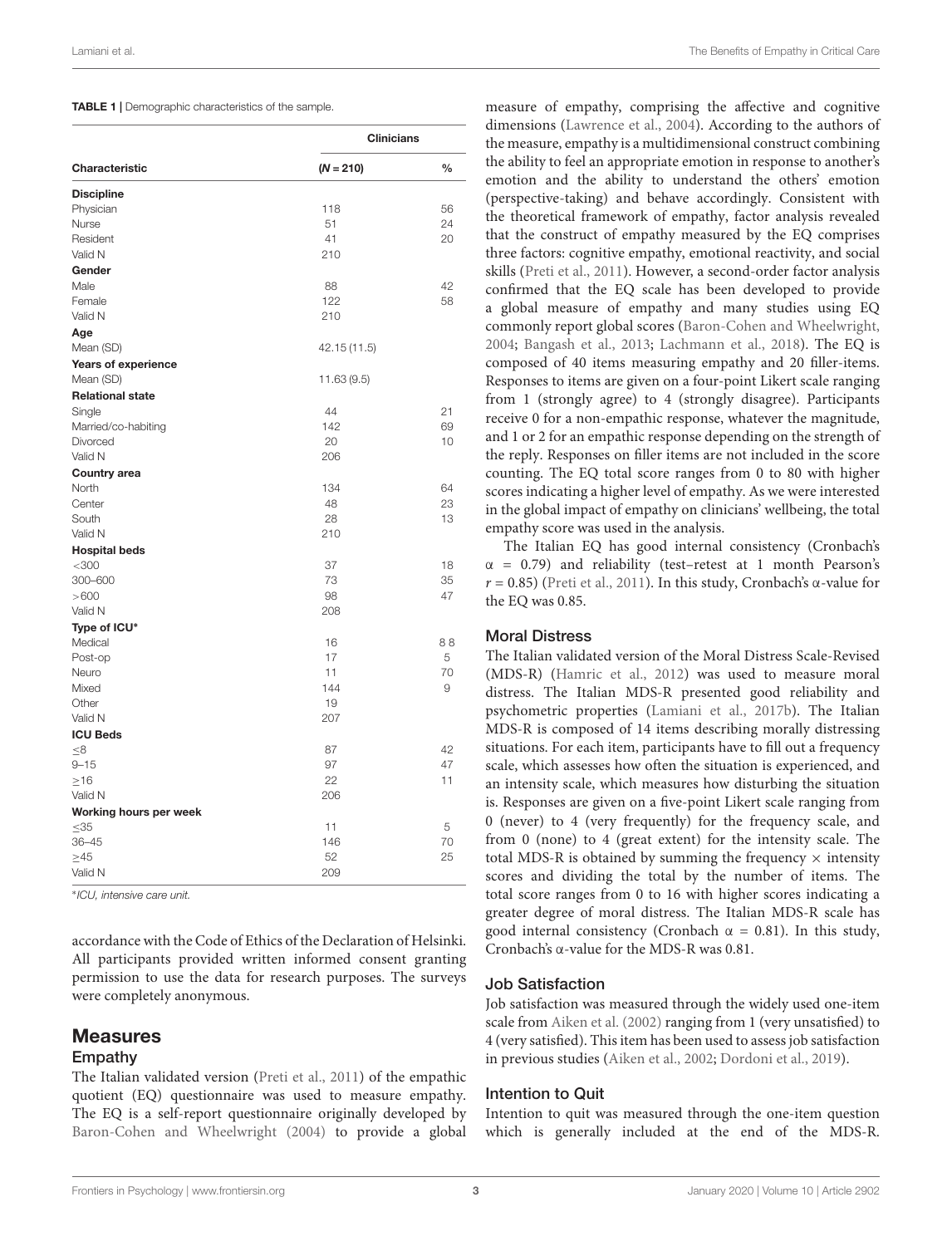The question inquires if the person has ever thought of leaving or change his/her working position. The questions had two options  $(1 = No, I)$  have never thought of leaving my position;  $2 = Yes, I$ thought of leaving my position or I have already quit). This item has been used in several studies on moral distress [\(Hamric and](#page-6-29) [Blackhall,](#page-6-29) [2007;](#page-6-29) [Hamric et al.,](#page-6-26) [2012\)](#page-6-26).

### Statistical Analysis

Statistical analysis was conducted using SPSS software for Window (22 version). First, descriptive analyses were conducted. Second, correlation analysis was run in order to examine bivariate correlations between study's constructs and control variables (gender, age, discipline, working hours per week, and years of working experience). Multiple linear regression analyses were then conducted to investigate whether EQ predicted job satisfaction and moral distress. Multiple logistic regression was conducted to verify if the EQ predicted the intention to quit. In the regression models, we entered some covariates that were found in the literature to be significantly correlated with the study variables (gender, age, discipline, working hours per week, and years of working experience).

### RESULTS

### Relationships Between Empathy, Moral Distress, Job Satisfaction, and Intention to Quit

**[Table 2](#page-3-0)** shows means, standard deviations, and correlations between the study variables. Slightly over half of the participants (62%) stated that they would not quit their job, whereas 38% referred that they had thought of or had actually quit their job. Significant correlations were found between intention to quit and job satisfaction ( $r = -0.18$ ,  $p < 0.01$ ), and between intention to quit and moral distress ( $r = 0.33$ ,  $p < 0.01$ ). EQ was found to be related to job satisfaction ( $r = 0.17$ ,  $p < 0.05$ ).

Stepwise multiple linear regression analysis was performed to explore the predictors of job satisfaction and moral distress (**[Table 3](#page-4-0)**). EQ resulted to be the only significant predictor of job satisfaction (β = 0.193;  $p$  < 0.05), even when checking for covariates. None of the variables included in the model predicted moral distress.

Multiple logistic regression models were run in order to test the effect of EQ on intention to quit the job (**[Table 4](#page-4-1)**). Results showed no effect of EQ on intention to quit.

### **DISCUSSION**

Clinicians working in critical care settings are often exposed to emotionally and ethically challenging clinical situations [\(Donchin and Seagull,](#page-6-30) [2002\)](#page-6-30). Recent studies showed that working in critical care settings may expose clinicians to stress-related conditions such as burnout, secondary traumatic stress, moral distress, and depression [\(Embriaco et al.,](#page-6-31) [2007a](#page-6-31)[,b,](#page-6-32) [2012;](#page-6-33) [Berg](#page-5-5) [et al.,](#page-5-5) [2016;](#page-5-5) [Moss et al.,](#page-6-34) [2016;](#page-6-34) [Lamiani et al.,](#page-6-19) [2018\)](#page-6-19). A common belief among clinicians is that being empathic could make them more vulnerable to the patients' and families' suffering and therefore may be a risk factor for their emotional wellbeing [\(Tanriverdi,](#page-7-10) [2013;](#page-7-10) [Kerasidou and Horn,](#page-6-35) [2016\)](#page-6-35). This study is the first to assess if empathy of clinicians working in a critical care setting could negatively affect their psychological and occupational wellbeing. Specifically, we assessed if empathy predicted moral distress, poor job satisfaction, and intention to quit the job.

Our findings suggest that empathy is not a risk factor for critical care clinicians' wellbeing, as it does not predict moral distress or the intention to quit their job. On the contrary, empathy was found to enhance job satisfaction.

Specifically, we found that empathy does not predict moral distress nor correlates with it. Our findings suggest that empathy, as the capacity to perceive the internal frame of reference of another person with its emotional components [\(Rogers,](#page-7-11) [1959\)](#page-7-11), may not be linked or lead to an increased violation of the clinician's moral integrity. In other words, understanding and emotionally responding to the point of view of the other – be it a patient or a colleague – does not imply condescending to undertake professional actions that are perceived by clinicians as morally inappropriate. Consistently, the literature has increasingly acknowledged the need for clinicians to cultivate both empathy and moral resilience as pivotal qualities in patient care [\(Kerasidou and Horn,](#page-6-35) [2016;](#page-6-35)

<span id="page-3-0"></span>

| <b>TABLE 2</b>   Mean, standard deviation, and correlation between study variables $(N = 210)$ . |               |                   |                   |         |           |                          |          |            |             |          |
|--------------------------------------------------------------------------------------------------|---------------|-------------------|-------------------|---------|-----------|--------------------------|----------|------------|-------------|----------|
| Variable                                                                                         | Mean (SD)     |                   | $\overline{2}$    | 3       | 4         | 5                        | 6        | 7          | 8           | 9        |
| 1. Empathic quotient                                                                             | 42.58 (10.84) | $\qquad \qquad -$ | $-0.28$           | $0.17*$ | $-0.08$   | $0.42**$                 | $-0.09$  | $-0.095$   | $-0.004$    | $-0.073$ |
| 2. Moral distress                                                                                | 5.04(2.36)    |                   | $\qquad \qquad -$ | $-0.10$ | $0.33**$  | 0.13                     | $-0.11$  | $-0.148$   | 0.108       | 0.034    |
| 3. Job satisfaction                                                                              | 2.81(0.73)    |                   |                   | -       | $-0.18**$ | 0.02                     | $-0.14*$ | $-0.115$   | 0.072       | 0.018    |
| 4. Intention to quit                                                                             |               |                   |                   |         | -         | 0.05                     | $0.17*$  | 0.131      | $-0.087$    | 0.004    |
| 5. Gender (female)                                                                               |               |                   |                   |         |           | $\overline{\phantom{m}}$ | $-0.08$  | $-0.042$   | $0.170*$    | $-0.121$ |
| 6. Age                                                                                           | 42.15(11.5)   |                   |                   |         |           |                          |          | $0.877***$ | $-0.654***$ | 0.025    |
| 7. Years of experience                                                                           | 11.63(9.5)    |                   |                   |         |           |                          |          |            | $-0.510***$ | $-0.032$ |
| 8. Discipline (physician)                                                                        |               |                   |                   |         |           |                          |          |            |             | $-0.019$ |
| 9. Working hours per week                                                                        |               |                   |                   |         |           |                          |          |            |             |          |

 ${}^{*}p$  < 0.05;  ${}^{*}p$  < 0.01;  ${}^{*}{}^{*}p$  < 0.001.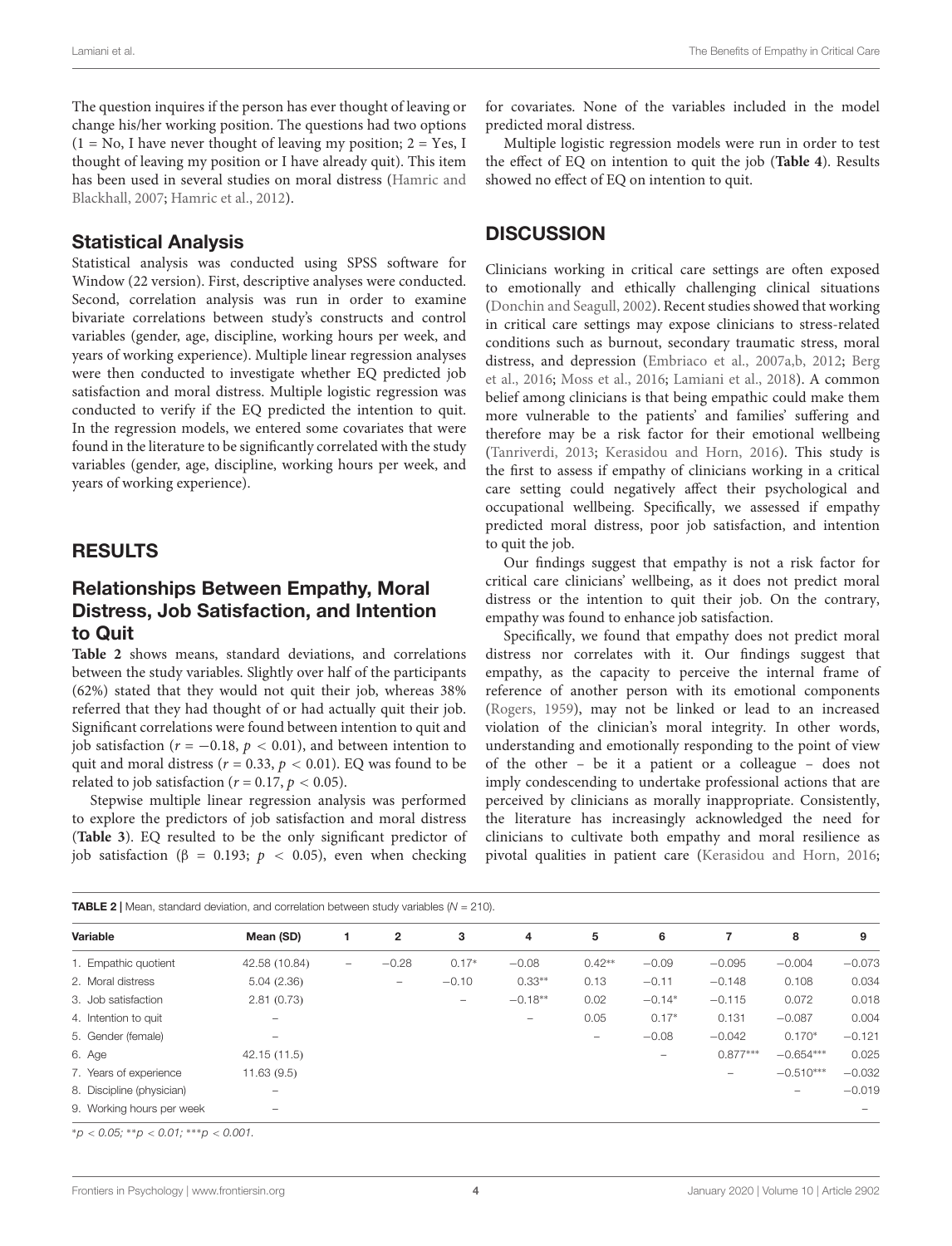<span id="page-4-0"></span>

| <b>TABLE 3</b> Stepwise multiple regression predicting job satisfaction and moral |
|-----------------------------------------------------------------------------------|
| distress $(N = 210)$ .                                                            |

|                        |                  | Job satisfaction |         | <b>Moral distress</b> |                  |         |  |
|------------------------|------------------|------------------|---------|-----------------------|------------------|---------|--|
|                        | B                | β                | p-value | в                     | β                | p-value |  |
| Model 1                |                  |                  |         |                       |                  |         |  |
| Age                    |                  | $-0.012 -0.182$  | 0.305   |                       | $-0.010 - 0.047$ | 0.803   |  |
| Gender (female)        | $-0.002$         | $-0.001$         | 0.987   | 0.510                 | 0.107            | 0.207   |  |
| Discipline (physician) | $-0.056$         | $-0.060$         | 0.564   |                       | $-0.023 -0.008$  | 0.942   |  |
| Years of experience    | 0.002            | 0.031            | 0.846   | $-0.043$              | $-0.174$         | 0.305   |  |
| Working hours per week | 0.107            | 0.075            | 0.344   |                       | $-0.046 - 0.010$ | 0.903   |  |
| $R^2$                  |                  | 0.021            |         |                       | 0.032            |         |  |
| Model 2                |                  |                  |         |                       |                  |         |  |
| Age                    | $-0.012 - 0.181$ |                  | 0.302   |                       | $-0.009 - 0.043$ | 0.817   |  |
| Gender (female)        | $-0.131$         | $-0.087$         | 0.320   | 0.757                 | 0.159            | 0.091   |  |
| Discipline (physician) | $-0.23$          | $-0.025$         | 0.812   | $-0.022$              | $-0.007$         | 0.946   |  |
| Years of experience    | 0.005            | 0.068            | 0.668   |                       | $-0.047 - 0.190$ | 0.263   |  |
| Working hours per week | 0.106            | 0.074            | 0.342   | $-0.025$              | $-0.005$         | 0.948   |  |
| Empathic quotient      | 0.013            | 0.193            | 0.025   |                       | $-0.024 - 0.117$ | 0.203   |  |
| $R^2$                  |                  | 0.051            |         |                       | 0.043            |         |  |

<span id="page-4-1"></span>TABLE 4 | Multiple logistic regression of empathic quotient on intention to quit  $(N = 210)$ .

|                                  | $\beta$ (SE $\beta$ ) | Wald  | p-value | ΟR    | 95% CI          |
|----------------------------------|-----------------------|-------|---------|-------|-----------------|
| Age                              | 0.008(0.030)          | 0.074 | 0.786   | 1.025 | $0.962 - 1.092$ |
| Gender (female)                  | 0.249(0.312)          | 0.639 | 0.424   | 1.508 | $0.721 - 3.155$ |
| <b>Discipline</b><br>(physician) | 0.020(0.269)          | 0.006 | 0.940   | 1.050 | $0.613 - 1.801$ |
| Years of experience              | 0.020(0.033)          | 0.365 | 0.546   | 1.001 | 0.936-1.072     |
| Working hours per<br>week        | 0.041(0.293)          | 0.019 | 0.889   | 0.959 | $0.517 - 1.781$ |
| Empathic quotient                | $-0.019(0.017)$       | 1.210 | 0.419   | 0.981 | $0.949 - 1.015$ |

[Rushton,](#page-7-12) [2016\)](#page-7-12). Empathy may be accompanied by assertiveness and responsibility regarding the moral choices to carry on professionally, even if these may entail disagreements and misalignments with family members or colleagues [\(Halpern,](#page-6-36) [2007;](#page-6-36) [Roeland et al.,](#page-6-37) [2014\)](#page-6-37). In the recent literature, this quality has been defined as "moral resilience." Moral resilience is the capacity of an individual to sustain or restore his/her integrity in response to moral complexity, confusion, distress, or setbacks [\(Rushton,](#page-7-12) [2016\)](#page-7-12). Moral resilience involves choosing how to respond to ethical challenges and uncertainty in ways that preserve one's own integrity, minimize suffering, and allow to serve patients with highest purpose [\(Rushton,](#page-7-12) [2016\)](#page-7-12).

Caring for critically or terminally ill patients often brings up the issue of clinicians' emotional involvement and the related fear of being overwhelmed by the patients' suffering. The common belief that empathy may be a risk factor for clinicians' wellbeing probably lays in the confusion between empathy and sympathy [\(Kerasidou and Horn,](#page-6-35) [2016;](#page-6-35) [Thirioux et al.,](#page-7-13) [2016\)](#page-7-13). Unlike sympathy, which entails an identification between self and the other [\(Thirioux et al.,](#page-7-13) [2016\)](#page-7-13), empathy implies the ability to enter

the world of the other without losing the boundaries of the self and without confounding or identifying with the patient [\(Rogers,](#page-7-14) [1980\)](#page-7-14). Empathy, therefore, is the ability to understand and feel the perspective of the other, without projecting one's own emotions onto the other [\(Kerasidou and Horn,](#page-6-35) [2016\)](#page-6-35). Despite some studies highlighted the positive effects of sympathy in promoting altruistic behaviors [\(Batson et al.,](#page-5-6) [1987\)](#page-5-6), other studies in the healthcare field showed that sympathy, rather than empathy, could expose clinicians to secondary traumatic stress [\(Crumpei and Dafinoiu,](#page-6-38) [2012\)](#page-6-38) and lead to a disproportionate use of clinical resources [\(Nightingale et al.,](#page-6-39) [1991\)](#page-6-39). [Crumpei and](#page-6-38) [Dafinoiu](#page-6-38) [\(2012\)](#page-6-38) found that sympathetic clinicians were more vulnerable to secondary traumatic stress than empathic clinicians, who did not report traumatic symptoms. [Nightingale et al.](#page-6-39) [\(1991\)](#page-6-39) found that sympathetic physicians, on average, had a greater preference for intubation, ordered more laboratory tests, and performed cardiopulmonary resuscitation for longer periods of time before declaring their efforts unsuccessful compared to empathic physicians. The literature shows that also the opposite tendency of sympathy, which is called alexithymia, may be problematic for clinicians' wellbeing. Alexitimia is the difficulty to identify one's own and the other's emotions, which results in the tendency to ignore those emotions [\(Thirioux et al.,](#page-7-13) [2016\)](#page-7-13). Alexitimic traits were found to be associated with burnout and secondary traumatization among physicians [\(Gleichgerrcht and](#page-6-11) [Decety,](#page-6-11) [2013\)](#page-6-11). Specifically, [Gleichgerrcht and Decety](#page-6-11) [\(2013\)](#page-6-11) found that physicians who had difficulty in identifying emotions and regulating their negative arousal developed emotional exhaustion, detachment, and a low sense of accomplishment. Empathy, as the middle way between emotional over- and under involvement, seems protect clinicians from burnout and secondary traumatic stress [\(Torres et al.,](#page-7-3) [2015;](#page-7-3) [Wagaman et al.,](#page-7-5) [2015\)](#page-7-5). Consistently with the literature, our findings provide evidence that empathy is not a risk factor for developing moral distress.

Based on this study's findings, we may hypothesize that other psychological factors, rather than empathy, may contribute to the development of moral distress, such as sympathy, lack of assertiveness, poor self-esteem, or lack of flexibility. As it happens in many stress-related conditions, also organizational factors may play an important role in contributing to moral distress, such as poor ethical climates, management styles, and working atmosphere. Further research should be conducted to assess these hypotheses.

In this study, we found that empathy does not predict clinicians' intention to quit their job. On the contrary, it increases job satisfaction. In other words, more empathic clinicians reported being more satisfied with their job. Probably, the ability to feel and understand the perspective of the other allows clinicians to tailor their behaviors, negotiate different expectations, and therefore build more positive and satisfactory relationships with patients and colleagues. In the helping professions, where relationships play an important role, being empathic and thus being able to connect with patients without being overwhelmed, could constitute a source of job satisfaction. In the face of medicine's limits and treatment failures, providing empathy to patients is sometimes the only source of meaning and healing [\(Sinclair et al.,](#page-7-15) [2017\)](#page-7-15).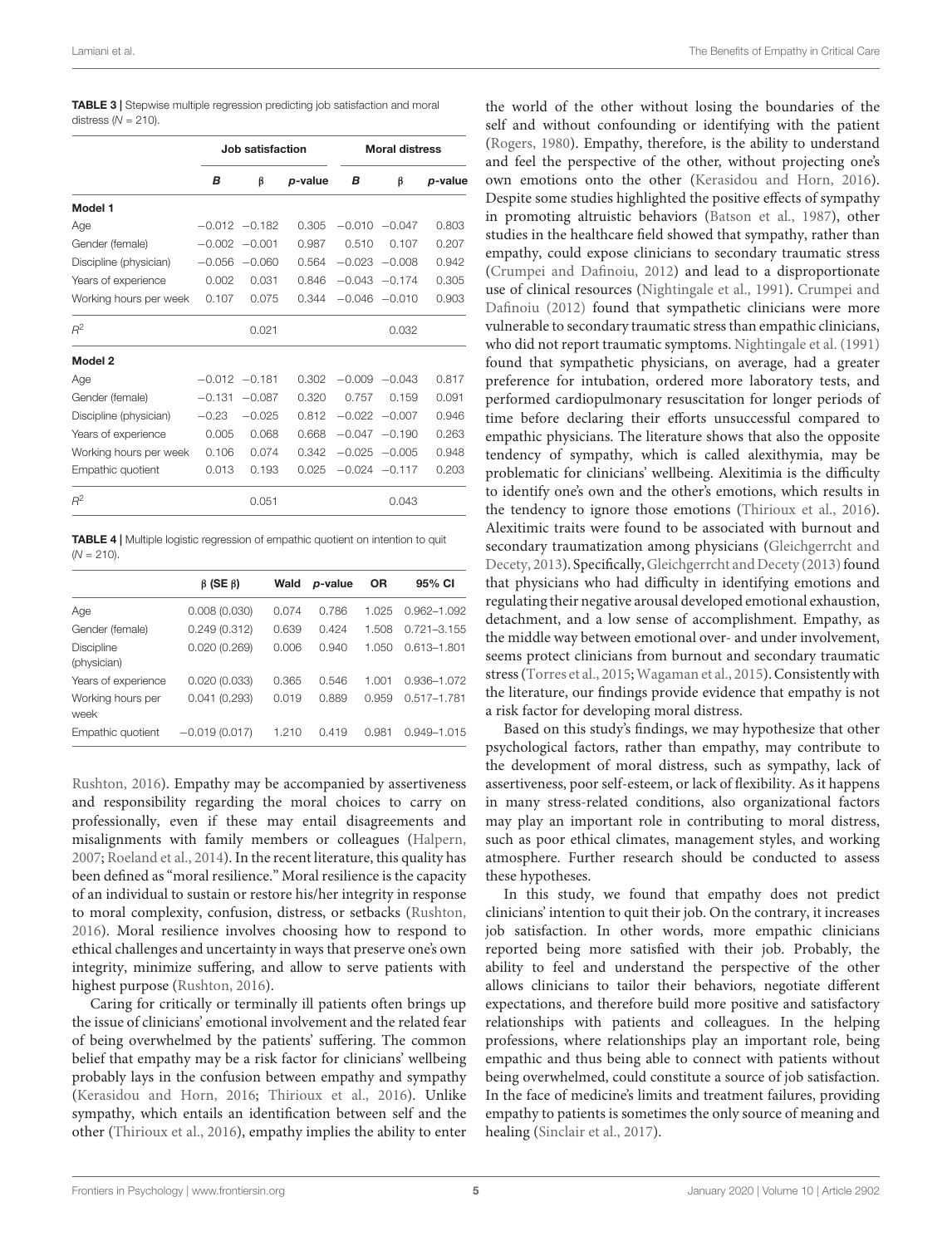This study has several limitations related to the research design and methodology. For what concerns the research design, as the literature lacks a model on moral distress, no underlying theory guided the choice of moral distress predictors. We explored the role of empathy, but we did not assess the role of other individual and organizational variables such as sympathy, assertiveness, and ethical climates in determining moral distress. Moreover, the use of the total empathy scores instead of the subscales' scores may have covered the effect of emotional reactivity and cognitive empathy on moral distress, job satisfaction, and intention to quit. Due to the small sample size, no moderation nor mediation analyses have been conducted although these could have been informative. Even if in this study a direct relationship between empathy and moral distress was not found, future studies could assess the moderator or the mediator role of assertiveness and ethical climates. In addition, we assessed the effects of empathy only on moral distress, job satisfaction, and job quit, which are limited indicators of clinicians' psychological and occupational wellbeing. For what concerns the methodology, our participants were drawn from a convenience sample of Italian clinicians who voluntarily completed the survey. This, along with the low response rate, may have introduced a self-selection bias and therefore the generalizability of our findings is limited. The findings are based on self-reported measures and therefore are subject to self-reported measures biases. Finally, the data were cross-sectional. Therefore, our conclusions have to be interpreted with caution, especially for what concerns the direction of causality.

Despite these limitations, our findings have important practical implications for healthcare organizations and for clinicians working in intensive care units. Empathy, as a protective factor for clinicians' psychological and occupational wellbeing, should be cultivated and incorporated in the training of critical care clinicians. As empathy develops through experience and by increasing self-awareness of one's identity and personal values and boundaries [\(Davis,](#page-6-40) [1990\)](#page-6-40), it cannot be directly taught. Its development, however, can be cultivated and promoted by providing clinicians with experiential opportunities and appropriate resources. Clinical supervisions facilitated group discussions, simulated training programs with actors' feedback

### **REFERENCES**

- <span id="page-5-4"></span>Aiken, L. H., Clarke, S. P., and Sloane, D. M. (2002). Hospital staffing, organization, and quality of care: cross-national findings. Nurs. Outlook 50, 187–194. [doi:](https://doi.org/10.1067/mno.2002.126696) [10.1067/mno.2002.126696](https://doi.org/10.1067/mno.2002.126696)
- <span id="page-5-3"></span>Bangash, A. S., Ali, N. F., Shehzad, A. H., and Haqqi, S. (2013). Maintenance of empathy levels among first and final year medical students: a cross sectional study. F1000Research 2:157. [doi: 10.12688/f1000research.2-157.v1](https://doi.org/10.12688/f1000research.2-157.v1)
- <span id="page-5-0"></span>Baron-Cohen, S., and Wheelwright, S. (2004). The Empathy Quotient: an investigation of adults with Asperger syndrome or high functioning autism, and normal sex differences. J. Autism Dev. Disord. 34, 163–175. [doi: 10.1023/b:](https://doi.org/10.1023/b:jadd.0000022607.19833.00) [jadd.0000022607.19833.00](https://doi.org/10.1023/b:jadd.0000022607.19833.00)
- <span id="page-5-1"></span>Batson, C. D., and Coke, J. S. (1983). "Empathic motivation of helping behavior," in Social Psychophysiology: A Source Book, eds J. T. Cacioppo, and K. E. Petty, (New York, NY: Guilford Press), 417–433.

and mindfulness training programs [\(Epstein et al.,](#page-6-41) [2008;](#page-6-41) [Sorensen and Iedema,](#page-7-16) [2009;](#page-7-16) [Bell et al.,](#page-5-7) [2014\)](#page-5-7) can help clinicians to develop empathy by promoting self-reflection and opening up to different perspectives on patients care.

## DATA AVAILABILITY STATEMENT

The data that support the findings of this study are not publicly available. The informed consent signed by participants did not include the possibility to distribute the data to third parties.

# ETHICS STATEMENT

As the study did not involve patients and was purely observational, ethical approval was not required as per applicable institutional and national guidelines and regulations. The Scientific Committee of the SMART conference approved the survey administration. The study has been carried out in accordance with The Code of Ethics of the Declaration of Helsinki. All participants provided written informed consent granting permission to use the data for research purposes. The surveys were completely anonymous.

# AUTHOR CONTRIBUTIONS

GL conceived and designed the research, supervised the work, acquired the data, analyzed and interpreted the data, and drafted and critically revised the manuscript. PD analyzed and interpreted the data, and drafted and critically revised the manuscript. EV conceived the research project, interpreted the data, and critically revised the manuscript. IB interpreted the data and critically revised the manuscript.

### ACKNOWLEDGMENTS

The authors thank Giovanni Mistraletti, MD, and Marika Pozzi, MS, for their assistance in data collection.

- <span id="page-5-6"></span>Batson, C. D., Fultz, J., and Schoenrade, P. A. (1987). Distress and empathy: two qualitatively distinct vicarious emotions with different motivational consequences. J. Pers. 55, 19–39. [doi: 10.1111/j.1467-6494.1987.tb00426.x](https://doi.org/10.1111/j.1467-6494.1987.tb00426.x)
- <span id="page-5-7"></span>Bell, S. K., Pascucci, R., Fancy, K., Coleman, K., Zurakowski, D., and Meyer, E. C. (2014). The educational value of improvisational actors to teach communication and relational skills: perspectives of interprofessional learners, faculty, and actors. Patient Educ. Couns. 96, 381–388. [doi: 10.1016/j.pec.2014.](https://doi.org/10.1016/j.pec.2014.07.001) [07.001](https://doi.org/10.1016/j.pec.2014.07.001)
- <span id="page-5-2"></span>Berg, A., Hansson, U. W., and Hallberg, I. R. (1994). Nurses' creativity, tedium and burnout during 1 year of clinical supervision and implementation of individually planned nursing care: comparisons between a ward for severely demented patients and a similar control ward. J. Adv. Nurs. 20, 742–749. [doi:](https://doi.org/10.1046/j.1365-2648.1994.20040742.x) [10.1046/j.1365-2648.1994.20040742.x](https://doi.org/10.1046/j.1365-2648.1994.20040742.x)
- <span id="page-5-5"></span>Berg, G. M., Harshbarger, J. L., Ahlers-Schmidt, C. R., and Lippoldt, D. (2016). Exposing compassion fatigue and burnout syndrome in a trauma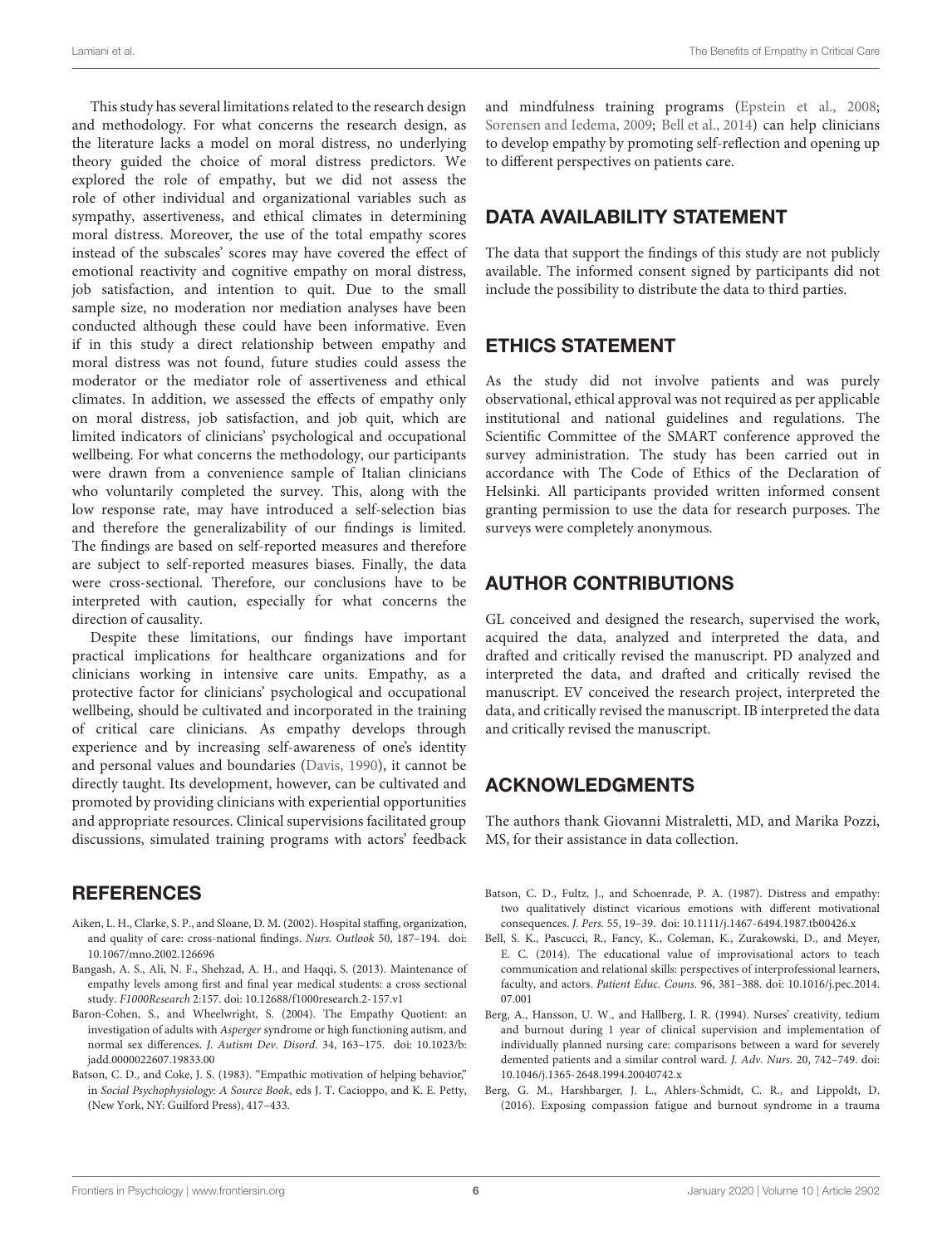team: a qualitative study. J. Trauma Nurs. 23, 3-10. [doi: 10.1097/JTN.](https://doi.org/10.1097/JTN.0000000000000172) [0000000000000172](https://doi.org/10.1097/JTN.0000000000000172)

- <span id="page-6-0"></span>Bohart, A. C., and Greenberg, L. S. (1997). "Empathy: where are we and where do we go from here?," in Empathy Reconsidered: New Directions in Psychotherapy, eds A. C. Bohart, and L. S. Greenberg, (Washington, DC: American Psychological Association), 419–450.
- <span id="page-6-38"></span>Crumpei, I., and Dafinoiu, I. (2012). The relation of clinical empathy to secondary traumatic stress. Procedia Soc. Behav. Sci. 33, 438–442. [doi: 10.1016/j.sbspro.](https://doi.org/10.1016/j.sbspro.2012.01.159) [2012.01.159](https://doi.org/10.1016/j.sbspro.2012.01.159)
- <span id="page-6-40"></span>Davis, C. M. (1990). What is empathy, and can empathy be taught? Phys. Ther. 70, 707–711. [doi: 10.1093/ptj/70.11.707](https://doi.org/10.1093/ptj/70.11.707)
- <span id="page-6-21"></span>De Gieter, S., Hofmans, J., and Pepermans, R. (2011). Revisiting the impact of job satisfaction and organizational commitment on nurse turnover intention: an individual differences analysis. Int. J. Nurs. Stud. 48, 1562–1569. [doi: 10.1016/j.](https://doi.org/10.1016/j.ijnurstu.2011.06.007) [ijnurstu.2011.06.007](https://doi.org/10.1016/j.ijnurstu.2011.06.007)
- <span id="page-6-5"></span>Del Canale, S., Louis, D. Z., Maio, V., Wang, X., Rossi, G., Hojat, M., et al. (2012). The relationship between physician empathy and disease complications: an empirical study of primary care physicians and their diabetic patients in Parma. Italy. Acad. Med. 87, 1243–1249. [doi: 10.1097/ACM.0b013e3182628fbf](https://doi.org/10.1097/ACM.0b013e3182628fbf)
- <span id="page-6-6"></span>Derksen, F., Bensing, J., and Lagro-Janssen, A. (2013). Effectiveness of empathy in general practice: a systematic review. Br. J. Gen. Pract. 63, e76–e84. [doi:](https://doi.org/10.3399/bjgp13X660814) [10.3399/bjgp13X660814](https://doi.org/10.3399/bjgp13X660814)
- <span id="page-6-30"></span>Donchin, Y., and Seagull, F. J. (2002). The hostile environment of the intensive care unit. Curr. Opin. Crit. Care 8, 316–320. [doi: 10.1097/00075198-200208000-](https://doi.org/10.1097/00075198-200208000-00008) [00008](https://doi.org/10.1097/00075198-200208000-00008)
- <span id="page-6-28"></span>Dordoni, P., Kraus-Hoogeveen, S., van der Heijden, B., Peters, P., Setti, I., and Fiabane, E. (2019). Live to work or work to live? An age-moderated mediation model on the simultaneous mechanisms prompted by workaholism among healthcare professionals. Front. Psychol. 10:868. [doi: 10.3389/fpsyg.2019.](https://doi.org/10.3389/fpsyg.2019.00868) [00868](https://doi.org/10.3389/fpsyg.2019.00868)
- <span id="page-6-2"></span>Duan, C., and Hill, C. (1996). The current state of empathy research. J. Couns. Psychol. 43, 261–274. [doi: 10.1037/0022-0167.43.3.261](https://doi.org/10.1037/0022-0167.43.3.261)
- <span id="page-6-20"></span>Ellenbecker, C. H. (2004). A theoretical model of job retention for home health care nurses. J. Adv. Nurs. 47, 303–310. [doi: 10.1111/j.1365-2648.2004.03094.x](https://doi.org/10.1111/j.1365-2648.2004.03094.x)
- <span id="page-6-31"></span>Embriaco, N., Azoulay, E., Barrau, K., Kentish, N., Pochard, F., Loundou, A., et al. (2007a). High level of burnout in intensivists: prevalence and associated factors. Am. J. Respir. Crit. Care Med. 175, 686–692. [doi: 10.1164/rccm.200608-11](https://doi.org/10.1164/rccm.200608-1184OC) [84OC](https://doi.org/10.1164/rccm.200608-1184OC)
- <span id="page-6-32"></span>Embriaco, N., Papazian, L., Kentish-Barnes, N., Pochard, F., and Azoulay, E. (2007b). Burnout syndrome among critical care healthcare workers. Curr. Opin. Crit. Care 13, 482–488. [doi: 10.1097/MCC.0b013e3282e](https://doi.org/10.1097/MCC.0b013e3282efd28a) [fd28a](https://doi.org/10.1097/MCC.0b013e3282efd28a)
- <span id="page-6-33"></span>Embriaco, N., Hraiech, S., Azoulay, E., Baumstarck-Barrau, K., Forel, J. M., Kentish-Barnes, N., et al. (2012). Symptoms of depression in ICU physicians. Ann. Intens. Care 2:34. [doi: 10.1186/2110-5820-2-34](https://doi.org/10.1186/2110-5820-2-34)
- <span id="page-6-41"></span>Epstein, R. M., Siegel, D. J., and Silberman, J. (2008). Self-monitoring in clinical practice: a challenge for medical educators. J. Contin. Educ. Health Profess. 28, 5–13. [doi: 10.1002/chp.149](https://doi.org/10.1002/chp.149)
- <span id="page-6-1"></span>Gladstein, G. A. (1983). Understanding empathy: Integrating counseling, developmental, and social psychology perspectives. J. Couns. Psychol. 30, 467– 482. [doi: 10.1037/0022-0167.30.4.467](https://doi.org/10.1037/0022-0167.30.4.467)
- <span id="page-6-11"></span>Gleichgerrcht, E., and Decety, J. (2013). Empathy in clinical practice: how individual dispositions, gender and experience moderate empathic concern, burnout and emotional distress in physicians. PLoS One 8:e61526. [doi: 10.1371/](https://doi.org/10.1371/journal.pone.0061526) [journal.pone.0061526](https://doi.org/10.1371/journal.pone.0061526)
- <span id="page-6-9"></span>Halpern, J. (2003). What is clinical empathy? J. Gen. Inter. Med. 18, 670–674. [doi: 10.1046/j.1525-1497.2003.21017.x](https://doi.org/10.1046/j.1525-1497.2003.21017.x)
- <span id="page-6-36"></span>Halpern, J. (2007). Empathy and patient–physician conflicts. J. Gen. Inter. Med. 22, 696–700. [doi: 10.1007/s11606-006-0102-3](https://doi.org/10.1007/s11606-006-0102-3)
- <span id="page-6-29"></span>Hamric, A. B., and Blackhall, L. J. (2007). Nurse-physician perspectives on the care of dying patients in intensive care units: collaboration, moral distress, and ethical climate. Crit. Care Med. 35, 422–429. [doi: 10.1097/01.ccm.0000254722.](https://doi.org/10.1097/01.ccm.0000254722.50608.2d) [50608.2d](https://doi.org/10.1097/01.ccm.0000254722.50608.2d)
- <span id="page-6-26"></span>Hamric, A. B., Borchers, C. T., and Epstein, E. G. (2012). Development and testing of an instrument to measure moral distress in healthcare professionals. AJOB Prim. Res. 3, 1–9. [doi: 10.1080/21507716.2011.652337](https://doi.org/10.1080/21507716.2011.652337)
- <span id="page-6-17"></span>Hickey, M., and Lewandowski, L. (1988). Critical care nurses' role with families: a descriptive study. Heart Lung 17, 670–676.
- <span id="page-6-4"></span>Hojat, M., Louis, D. Z., Markham, F. W., Wender, R., Rabinowitz, C., and Gonnella, J. S. (2011). Physicians' empathy and clinical outcomes for diabetic patients. Acad. Med. 86, 359–364. [doi: 10.1097/ACM.0b013e3182086fe1](https://doi.org/10.1097/ACM.0b013e3182086fe1)
- <span id="page-6-13"></span>Hojat, M., Vergare, M. J., Maxwell, K., Brainard, G., Herrine, S. K., Isenberg, G. A., et al. (2009). The devil is in the third year: a longitudinal study of erosion of empathy in medical school. Acad. Med. 84, 1182–1191. [doi: 10.1097/ACM.](https://doi.org/10.1097/ACM.0b013e3181b17e55) [0b013e3181b17e55](https://doi.org/10.1097/ACM.0b013e3181b17e55)
- <span id="page-6-35"></span>Kerasidou, A., and Horn, R. (2016). Making space for empathy: supporting doctors in the emotional labour of clinical care. BMC Med. Ethics 17:8. [doi: 10.1186/](https://doi.org/10.1186/s12910-016-0091-7) [s12910-016-0091-7](https://doi.org/10.1186/s12910-016-0091-7)
- <span id="page-6-10"></span>Krasner, M. S., Epstein, R. M., Beckman, H., Suchman, A. L., Chapman, B., Mooney, C. J., et al. (2009). Association of an educational program in mindful communication with burnout, empathy, and attitudes among primary care physicians. J. Am. Med. Assoc. 302, 1284–1293. [doi: 10.1001/jama.2009.1384](https://doi.org/10.1001/jama.2009.1384)
- <span id="page-6-25"></span>Lachmann, B., Sindermann, C., Sariyska, R. Y., Luo, R., Melchers, M. C., Becker, B., et al. (2018). The role of empathy and life satisfaction in internet and smartphone use disorder. Front. Psychol. 27:398. [doi: 10.3389/fpsyg.2018.00398.](https://doi.org/10.3389/fpsyg.2018.00398.2018) [2018](https://doi.org/10.3389/fpsyg.2018.00398.2018)
- <span id="page-6-18"></span>Lamiani, G., Borghi, L., and Argentero, P. (2017a). When healthcare professionals cannot do the right thing: A systematic review of moral distress and its correlates. J. Health Psychol. 22, 51–67. [doi: 10.1177/1359105315595120](https://doi.org/10.1177/1359105315595120)
- <span id="page-6-27"></span>Lamiani, G., Setti, I., Barlascini, L., Vegni, E., and Argentero, P. (2017b). Measuring moral distress among critical care clinicians: validation and psychometric properties of the Italian Moral Distress Scale-Revised. Crit. Care Med. 45, 430–437. [doi: 10.1097/CCM.0000000000002187](https://doi.org/10.1097/CCM.0000000000002187)
- <span id="page-6-19"></span>Lamiani, G., Dordoni, P., and Argentero, P. (2018). Value congruence and depressive symptoms among critical care clinicians: The mediating role of moral distress. Stress Health 34, 135–142. [doi: 10.1002/smi.2769](https://doi.org/10.1002/smi.2769)
- <span id="page-6-24"></span>Lawrence, E. J., Shaw, P., Baker, D., Baron-Cohen, S., and David, A. S. (2004). Measuring empathy: reliability and validity of the Empathy Quotient. Psychol. Med. 34, 911–920. [doi: 10.1017/S003329170300162](https://doi.org/10.1017/S003329170300162)
- <span id="page-6-3"></span>Lennon, R., and Eisenberg, N. (1987). "Gender and age differences in empathy and sympathy," in Empathy and Its Development, eds N. Eisenberg, and J. Strayer, (Cambridge: Cambridge University Press), 195–214.
- <span id="page-6-22"></span>Lu, H., While, A. E., and Barriball, K. L. (2005). Job satisfaction among nurses: a literature review. Int. J. Nurs. Stud. 42, 211–227.
- <span id="page-6-8"></span>Moghaddasian, S., Dizaji, S. L., and Mahmoudi, M. (2013). Nurses empathy and family needs in the intensive care units. J. Caring Sci. 2:197. [doi: 10.5681/jcs.](https://doi.org/10.5681/jcs.2013.024) [2013.024](https://doi.org/10.5681/jcs.2013.024)
- <span id="page-6-34"></span>Moss, M., Good, V. S., Gozal, D., Kleinpell, R., and Sessler, C. N. (2016). An official critical care societies collaborative statement - burnout syndrome in critical care healthcare professionals: a call for action. Chest 150, 17–26. [doi:](https://doi.org/10.1097/CCM.0000000000001885) [10.1097/CCM.0000000000001885](https://doi.org/10.1097/CCM.0000000000001885)
- <span id="page-6-7"></span>Murphy, P. A., Forrester, D. A., Price, D. M., and Monaghan, J. F. (1992). Empathy of intensive care nurses and critical care family needs assessment. Heart Lung 21, 25–30.
- <span id="page-6-14"></span>Neumann, M., Edelhäuser, F., Tauschel, D., Fischer, M. R., Wirtz, M., Woopen, C., et al. (2011). Empathy decline and its reasons: a systematic review of studies with medical students and residents. Acad. Med. 86, 996–1009. [doi: 10.1097/](https://doi.org/10.1097/ACM.0b013e318221e615) [ACM.0b013e318221e615](https://doi.org/10.1097/ACM.0b013e318221e615)
- <span id="page-6-39"></span>Nightingale, S. D., Yarnold, P. R., and Greenberg, M. S. (1991). Sympathy, empathy, and physician resource utilization. J. Gen. Inter. Med. 6, 420–423. [doi: 10.1007/](https://doi.org/10.1007/bf02598163) [bf02598163](https://doi.org/10.1007/bf02598163)
- <span id="page-6-12"></span>Paro, H. B., Silveira, P. S., Perotta, B., Gannam, S., Enns, S. C., Giaxa, R. R., et al. (2014). Empathy among medical students: is there a relation with quality of life and burnout? PLoS One 9:e94133. [doi: 10.1371/journal.pone.0094133](https://doi.org/10.1371/journal.pone.0094133)
- <span id="page-6-16"></span>Picard, J., Catu-Pinault, A., Boujut, E., Botella, M., Jaury, P., and Zenasni, F. (2016). Burnout, empathy and their relationships: a qualitative study with residents in General Medicine. Psychol. Health Med. 21, 354–361. [doi: 10.1080/13548506.](https://doi.org/10.1080/13548506.2015.1054407) [2015.1054407](https://doi.org/10.1080/13548506.2015.1054407)
- <span id="page-6-23"></span>Preti, A., Vellante, M., Baron-Cohen, S., Zucca, G., Petretto, D. R., and Masala, C. (2011). The Empathy Quotient: a cross-cultural comparison of the Italian version. Cogn. Neuropsychiat. 16, 50–70. [doi: 10.1080/13546801003790982](https://doi.org/10.1080/13546801003790982)
- <span id="page-6-15"></span>Riess, H. (2015). The impact of clinical empathy on patients and clinicians: understanding empathy's side effects. AJOB Neurosci. 6, 51–53. [doi: 10.1080/](https://doi.org/10.1080/21507740.2015.1052591) [21507740.2015.1052591](https://doi.org/10.1080/21507740.2015.1052591)
- <span id="page-6-37"></span>Roeland, E., Cain, J., Onderdonk, C., Kerr, K., Mitchell, W., and Thornberry, K. (2014). When open-ended questions don't work: the role of palliative